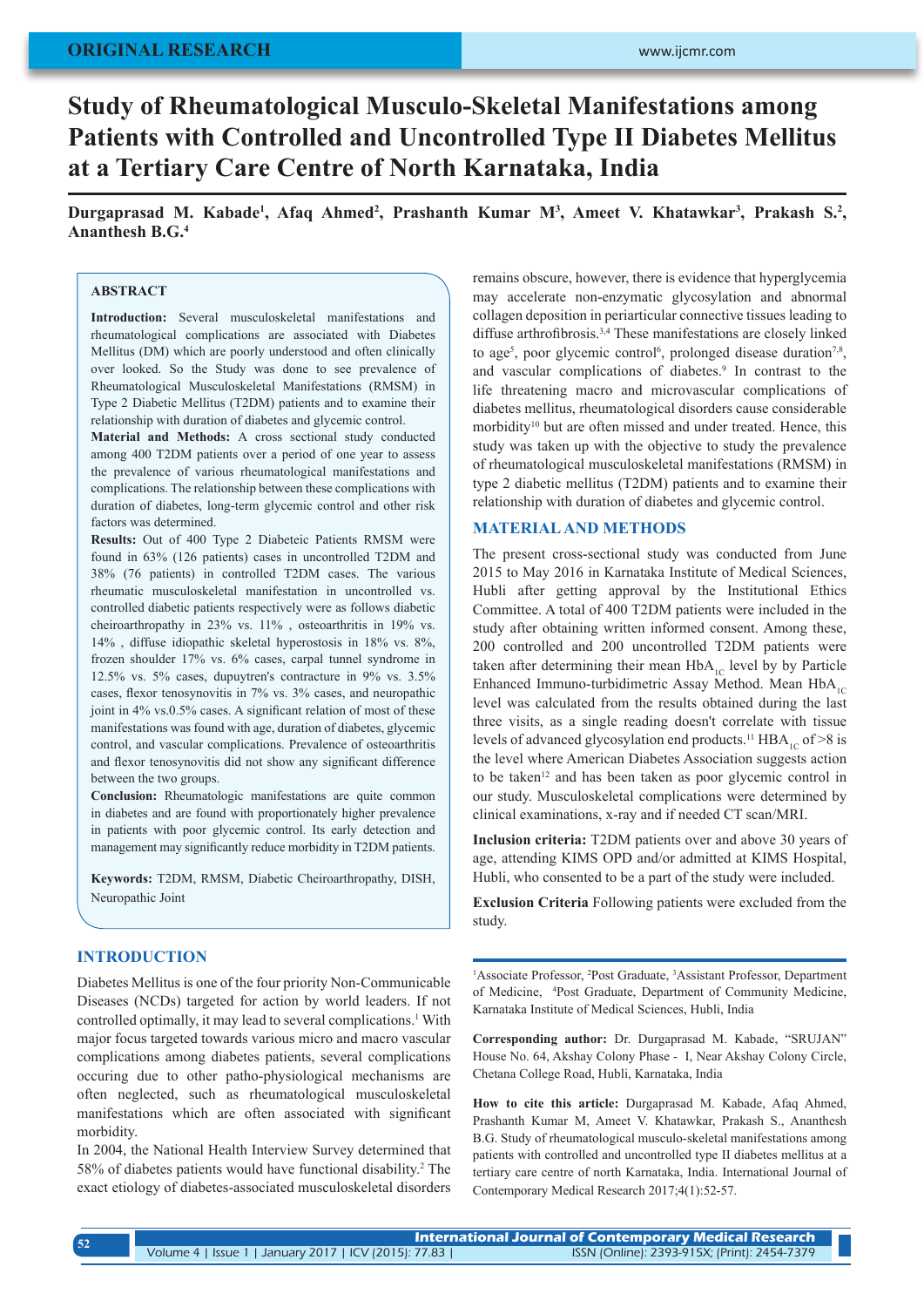- 1. Patients with Renal Osteodystrophy (Diabetic End Stage Renal Disease).
- 2. RheumatoidArthritis patients associated with deformities of hand and secondary osteoarthritis.
- 3. Patients with collagen vascular disorder such as SLE.
- 4. Patients having diseases associated with rheumatological manifestations e.g. CVA with frozen shoulder, alcoholism with dupuytren's contracture etc.
- 5. Patients with history of trauma associated musculoskeletal morbidities.
- 6. Patients with secondary diabetes e.g. Cushing syndrome, Type 1 diabetic patients and MODY3.

## **Defining various Musculoskeletal complications**

- **1. Cheiroarthropathy** was evaluated by the "prayer sign", in which the patient was asked to touch the palmar surfaces of the interphalangeal joints together with the fingers fanned and the wrist maximally extended. If they were unable to do so, the test was considered to be positive.13
- 2. **Periarthritis (Frozen Shoulder):** The diagnosis of Periarthritis (Frozen Shoulder) was made in patients with pain in the shoulder for at least 1 month, an inability to lie on the affected shoulder, and restricted active and passive shoulder joint movements in at least three planes.<sup>14,15</sup>
- 3. **Carpal Tunnel Syndrome-** Diagnosis of Carpal Tunnel Syndrome was based on Durkan carpal compression test,

Tinel's test and Phalen's test.

- 4. **Dupuytren's Contracture-** Patients having pitting and thickening of palmar skin, fixed to skin and deep fascia along with contracture of ring and little finger.
- 5. **Flexor Tenosynovitis-** Patients having thickening along the affected flexor tendon sheath on the palmar aspect of the finger and hand. The locking phenomena may be reproduced with active or passive finger flexion.
- 6. **Diffuse Idiopathic Skeletal Hyperostosis-**The presence of more than two bridges between contagious vertebrae on X-ray thoraco-lumbar spine is considered as the selection criteria for the diagnosis of **DISH.**
- 7. **Osteoarthritis** Knee-Diagnosed using the Altman's criteria16 of radiographic osteophytosis along with one of the following criteria. Age>60years 2.Pain 3.Crepitus 4.Morning stiffness<30

min

8. **Peripheral Neuropathy-**Peripheral neuropathy is diagnosed by demonstrating absence of various sensations like light touch, temperature, and vibration sense. Vibration sense is tested by using tuning fork of 128 HZ (dorsum of hand, palm, dorsum of foot, sole and plantar surface of ball of big toe).

# **STATISTICAL ANALYSIS**

Frequency tables, percentages, means, standard deviation were

| S. No          | <b>Demographic Parameter</b> |                                                                                                                                                                                                                  | Uncontrolled t2dm pts              | Controlled t2dm pts          | <b>Total</b> | % Of patients |  |  |
|----------------|------------------------------|------------------------------------------------------------------------------------------------------------------------------------------------------------------------------------------------------------------|------------------------------------|------------------------------|--------------|---------------|--|--|
|                |                              |                                                                                                                                                                                                                  | (Hba <sub>1c</sub> $\geq$ 8) n=200 | (Hba <sub>1c</sub> <8) n=200 |              |               |  |  |
|                | Age                          | 31-40 Yrs                                                                                                                                                                                                        | 58                                 | 73                           | 131          | 32.75         |  |  |
|                |                              | 41-50 Yrs                                                                                                                                                                                                        | 70                                 | 62                           | 132          | 33.00         |  |  |
|                |                              | $>50$ Yrs                                                                                                                                                                                                        | 72                                 | 65                           | 137          | 34.25         |  |  |
| 2              | Gender                       | Male                                                                                                                                                                                                             | 88                                 | 123                          | 211          | 52.75         |  |  |
|                |                              | Female                                                                                                                                                                                                           | 112                                | 77                           | 189          | 47.25         |  |  |
| 3              | Bmi                          | $\leq$ 25                                                                                                                                                                                                        | 72                                 | 116                          | 188          | 47.00         |  |  |
|                |                              | >25                                                                                                                                                                                                              | 128                                | 84                           | 212          | 53.00         |  |  |
| $\overline{4}$ | Duration of dm               | $0-5$ Yrs                                                                                                                                                                                                        | 47                                 | 58                           | 105          | 26.25         |  |  |
|                |                              | $6-10$ Yrs                                                                                                                                                                                                       | 50                                 | 51                           | 101          | 25.25         |  |  |
|                |                              | $11-15$ Yrs                                                                                                                                                                                                      | 55                                 | 47                           | 102          | 25.50         |  |  |
|                |                              | $>15$ Yrs                                                                                                                                                                                                        | 48                                 | 44                           | 92           | 23.00         |  |  |
| 5              | Fbs                          | 126                                                                                                                                                                                                              | 94                                 | 112                          | 206          | 51.50         |  |  |
|                |                              | $\geq$ 126                                                                                                                                                                                                       | 106                                | 88                           | 194          | 48.50         |  |  |
|                |                              |                                                                                                                                                                                                                  |                                    |                              |              |               |  |  |
|                |                              | T2dm = type two diabetes mellitus; hba <sub>1</sub> = glycosylated haemoglobin; % = percentage; yrs = years; bmi = body mass index; dm = diabetes<br>mellitus; $f_{\text{DS}} = f_{\text{asting blood sugar}}$ . |                                    |                              |              |               |  |  |

**Table-1:** Demographic profile of the study population

| $SI$ No        | <b>RMSM</b>                                                                                                                         | <b>Uncontrolled</b> | <b>Controlled</b> | P value                  | <b>Odds Ratio</b> | 95% CI        |
|----------------|-------------------------------------------------------------------------------------------------------------------------------------|---------------------|-------------------|--------------------------|-------------------|---------------|
|                |                                                                                                                                     | $T2DM (n=200)$      | $T2DM (n=200)$    |                          |                   |               |
|                | Diabetic cheiroarthropathy                                                                                                          | 46(23%)             | $22(11\%)$        | $< 0.01$ <sup>*</sup>    | 2.41              | $1.39 - 4.20$ |
| 2              | <b>Osteoarthrits</b>                                                                                                                | 38(19%)             | 28(14%)           | 0.178                    | 1.44              | $0.85 - 1.50$ |
| 3              | Dish                                                                                                                                | 36(18%)             | 16(8%)            | $\leq 0.01$ <sup>*</sup> | 2.52              | 1.35-4.72     |
| $\overline{4}$ | Frozen shoulder                                                                                                                     | 34(17%)             | 12(6%)            | $\leq 0.01$ <sup>*</sup> | 3.21              | $1.61 - 6.40$ |
| 5              | Carpel tunnel syndrome                                                                                                              | 25(12.5%)           | 10(5%)            | $\leq 0.01$ <sup>*</sup> | 2.71              | 1.27-5.81     |
| 6              | Dupuytren's contracture                                                                                                             | $18(9\%)$           | $07(3.5\%)$       | $0.02^*$                 | 2.73              | 1.11-6.68     |
|                | Flexor tenosynovitis                                                                                                                | 12(6%)              | 06(3%)            | 0.148                    | 2.06              | $0.76 - 5.61$ |
| 8              | Neuropathic joint                                                                                                                   | 08(4%)              | $01(0.5\%)$       | $0.04*$                  | 8.29              | 1.02-66.92    |
| 9              | None                                                                                                                                | 74(37%)             | 124(62%)          | $< 0.01$ <sup>*</sup>    | 0.36              | $0.24 - 0.54$ |
|                | * Significant; RMSM = Rheumatological Musculo-Skeletal Manifestations; T2DM = Type Two Diabetes Mellitus; DISH = Diffuse Idiopathic |                     |                   |                          |                   |               |
|                | Skeletal Hyperostosis; $CI =$ Confidence Interval                                                                                   |                     |                   |                          |                   |               |

**Table-2:** Prevalence of RMSM in uncontrolled and controlled T2DM Patients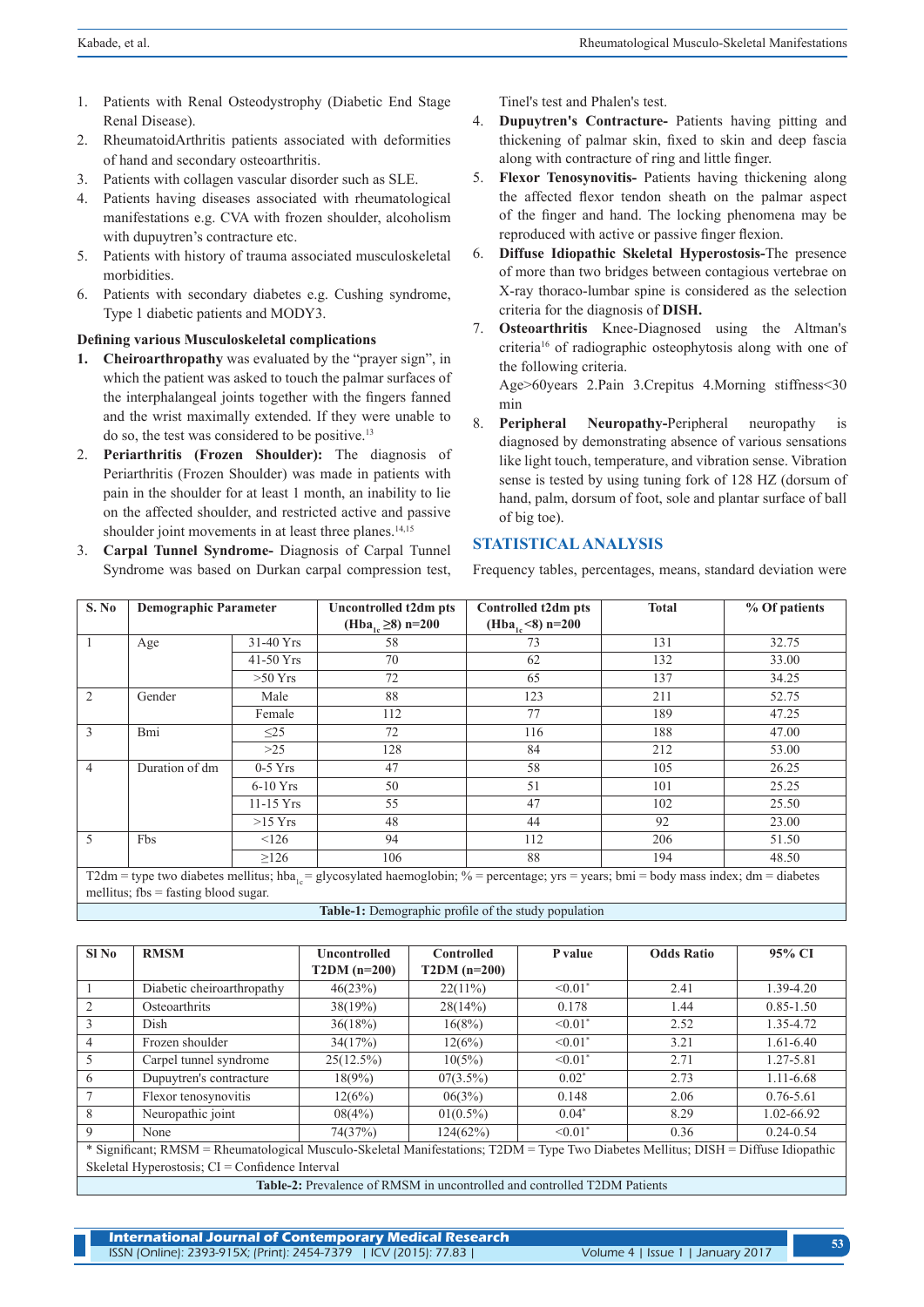used as descriptive statistics. Existence and strength of association was found out by using chi-square test and odds ratio at 95% confidence intervals. The results with p value <0.05 were taken as statistically significant.

### **RESULTS**

A total of 400 cases (211 males and 189 females), 200 controlled and 200 uncontrolled type 2 diabetes mellitus patients were included in the study. The mean age of the patients was found to be  $49.32 \pm 6$  years. In uncontrolled group 28 (48.2%), 40 (57.1%) and 58 (80.5%) patients and 14 (19.1%), 22 (35.4%) and 40 (61.5%) in controlled T2DM group showed RMSM in the age groups 30-40 years, 40-50 years and >50 years respectively. The p value in both groups was <0.01 showing a significant association of age with RMSM. The mean duration of diabetes was found to be  $8.16 \pm 3.83$  years.

Other demographic parameters included in the study are listed in Table 1. Overall 50.5% of type 2 diabetes



The various rheumatic musculoskeletal manifestation in uncontrolled vs. controlled diabetic patients respectively are as follows diabetic cheiroarthropathy in 23% vs. 11%, osteoarthritis in 19% vs. 14%, diffuse idiopathic skeletal hyperostosis in 18% vs. 8%, frozen shoulder 17% vs. 6% cases, carpal tunnel syndrome in 12.5% vs. 5% cases, dupuytren's contracture in 9% vs. 3.5% cases, flexor tenosynovitis in 6% vs. 3% cases, and neuropathic joint in 4% vs.0.5% cases. The difference in both the groups for most of the RMSM was found to be statistically significant (Table 2).

The relationship of duration of diabetes with various rheumatological complications in uncontrolled and



CONTROLLED T2DM UNCONTROLLED T2DM **Figure-1:** Bar diagram showing Prevalence of RMSM in uncontrolled and controlled T2DM Patients



**Figure-2:** Column diagram showing RMSM and Vascular complications in Uncontrolled and Controlled T2DM Patients

| RMSM                                                                                                                                                                                                                                                                                |                                      |          | Uncontrolled T2DM                                                                                   |            |                          |                                              |                                      | Controlled T2DM                                  |                           |                         |
|-------------------------------------------------------------------------------------------------------------------------------------------------------------------------------------------------------------------------------------------------------------------------------------|--------------------------------------|----------|-----------------------------------------------------------------------------------------------------|------------|--------------------------|----------------------------------------------|--------------------------------------|--------------------------------------------------|---------------------------|-------------------------|
|                                                                                                                                                                                                                                                                                     |                                      |          | 0-5 Yrs n (%)   6-10 Yrs n (%)   11-15 Yrs n (%)   >15 Yrs n (%)                                    |            | Chi sq. Test             |                                              |                                      | 0-5 Yrs n (%)   6-10 Yrs n (%)   11-15 Yrs n (%) | $>15$ Yrs n $(^{9}/_{0})$ | Chi sq. Test            |
|                                                                                                                                                                                                                                                                                     | 4(8.51)                              | 8(16)    | 14(25.45)                                                                                           | 20 (41.67) | $P=0.001$ <sup>*</sup>   | 2(3.45)                                      | 4(7.8)                               | 7(14.9)                                          | 10(22.7)                  | $P=0.01$ <sup>*</sup>   |
| À                                                                                                                                                                                                                                                                                   | 5(10.6)                              | 8(16)    | 11(20)                                                                                              | 14(29.1)   | $P=0.127$                | 4(6.9)                                       | 6(11.76)                             | 8 (17.02)                                        | 10(22.7)                  | $P = 0.08$              |
| HSIC                                                                                                                                                                                                                                                                                | 3(6.38)                              | 6 (12)   | 10(18.18)                                                                                           | (7(35.42)  | $P < 0.005$ <sup>*</sup> | 1(1.72)                                      | 2(3.92)                              | 5(10.64)                                         | 8(18.18)                  | $P=0.01$ <sup>*</sup>   |
|                                                                                                                                                                                                                                                                                     | 2(4.26)                              | 4(8)     | 10(18.18)                                                                                           | 18(37.5)   | $P < 0.005$ <sup>*</sup> | $\begin{pmatrix} 0 \\ 0 \end{pmatrix}$       | 2(3.92)                              | 4(8.51)                                          | 6(13.64)                  | $P = 0.02"$             |
|                                                                                                                                                                                                                                                                                     | 1(2.13)                              | 4(8)     | 6(10.91)                                                                                            | 14 (29.17) | $P < 0.005$ <sup>*</sup> | $\begin{matrix} 0 & 0 \\ 0 & 0 \end{matrix}$ | 1(1.96)                              | 3(6.38)                                          | 6 (13.64)                 | $P = 0.01$ <sup>*</sup> |
| ЭuС                                                                                                                                                                                                                                                                                 | 1(2.13)                              | 2(4)     | 5(9.09)                                                                                             | 10(20.83)  | $P=0.001$ <sup>*</sup>   | 0(0)                                         | 1(1.96)                              | 2(4.26)                                          | 4(9.09)                   | $P=0.01$ <sup>*</sup>   |
|                                                                                                                                                                                                                                                                                     | 2(4.26)                              | 2(4)     | 4(7.27)                                                                                             | 4(8.33)    | $P=0.507$                | $\begin{pmatrix} 0 \\ 0 \end{pmatrix}$       | 1(1.96)                              | 2(4.26)                                          | 3(6.81)                   | $P = 0.217$             |
|                                                                                                                                                                                                                                                                                     | $\begin{matrix} 0 \\ 0 \end{matrix}$ | 1(2)     | 2(3.63)                                                                                             | 5(10.4)    | $P=0.053$                | 0(0)                                         | $\begin{matrix} 0 \\ 0 \end{matrix}$ | $\begin{matrix} 0 \\ 0 \end{matrix}$             | 1(2.27)                   | $P=0.312$               |
| Total in each age group                                                                                                                                                                                                                                                             | 47 (100)                             | 50 (100) | 55 (100)                                                                                            | 48 (100)   |                          | 58 (100)                                     | 51 (100)                             | 47 (100)                                         | 44 (100)                  |                         |
| * Significant; DC= Diabetic Cheiroarthropathy, OA= Osteoarthrits, DISH= Diffuse Idiopathic Skeletal Hyperostosis, FS= Frozen Shoulder, CTS= Carpal Tunnel Syndrome, DuC= Dupuytren's Contrac-<br>ture, $FT$ = Flexor Tenosynovitis, NJ= Neuropathic Joint. Yrs= years, $grp = grou$ |                                      |          |                                                                                                     |            |                          |                                              |                                      |                                                  |                           |                         |
|                                                                                                                                                                                                                                                                                     |                                      |          | <b>Table-3:</b> Duration of type 2 DM and various RMSM in uncontrolled and controlled T2DM patients |            |                          |                                              |                                      |                                                  |                           |                         |
|                                                                                                                                                                                                                                                                                     |                                      |          |                                                                                                     |            |                          |                                              |                                      |                                                  |                           |                         |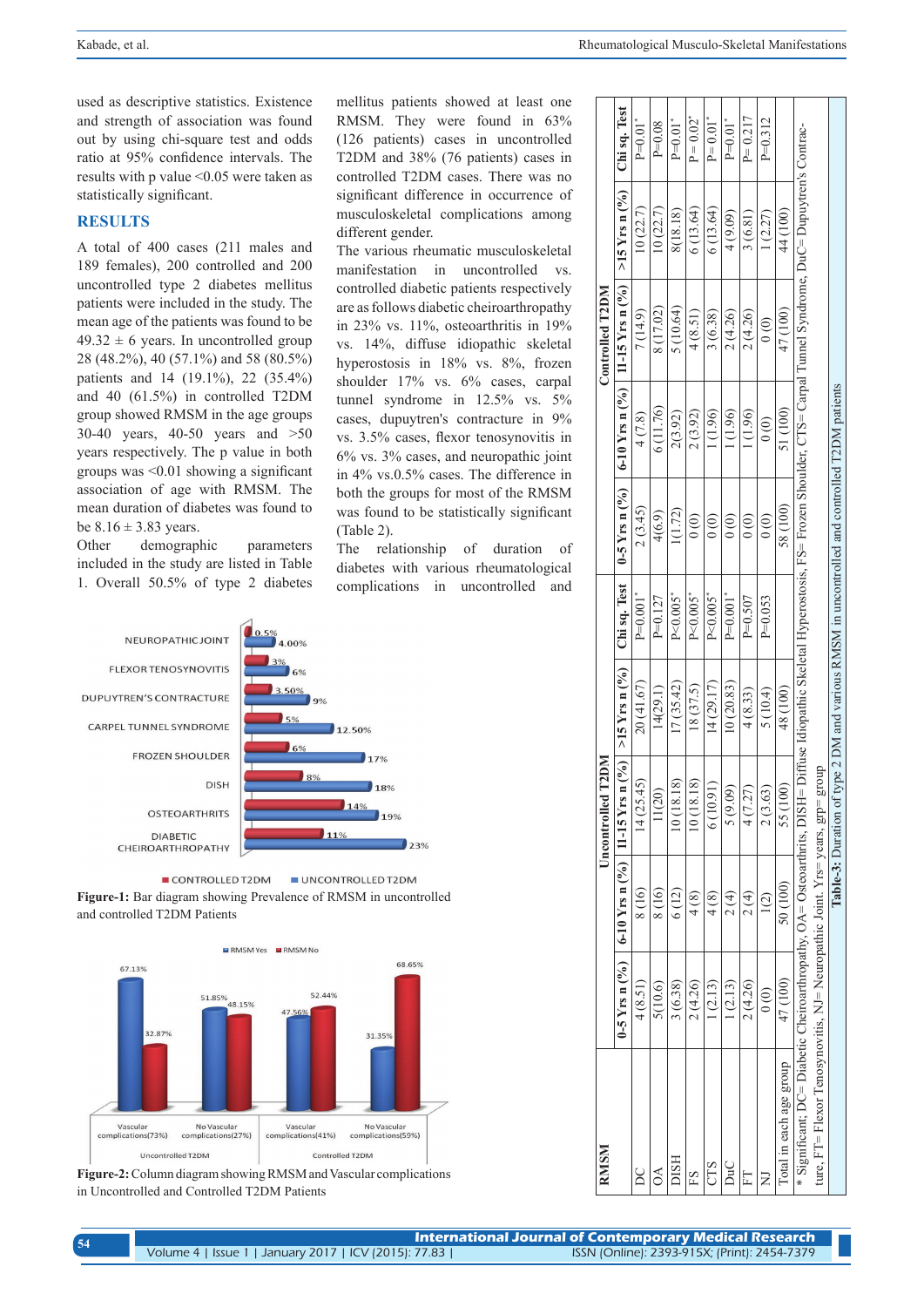controlled type 2 diabetis mellitus patients is shown in Table 3 below. There was a significant association between most of the RMSM with duration of T2DM.

In patients with BMI >25, out of 212 patients, 55.6% showed RMSM. While in patients with BMI ≤25, out of 188 patients, 44.4% showed RMSM. The difference was statistically significant highlighting that BMI is an important risk factor for RMSM. There was no statistically significant association observed between FBS and RMSM in type 2 diabetes mellitus patients (Table 4).

Various vascular complications observed in study population in controlled and uncontrolled T2DM patients are listed in Table 5. Vascular complications were observed in 146 (73%) patients in uncontrolled T2DM and in 82 (41%) patients in controlled T2DM group. There was a statistically significant association between the two groups for neuropathy, retinopathy and PVD.

There was a significant association seen between vascular complications of T2DM and RMSM in both uncontrolled and controlled diabetes patients (Table 6). Out of 146 patients who showed vascular complications in uncontrolled T2DM, 67.13% showed RMSM while in controlled T2DM, out of 82 patients who showed vascular complications, 47.56% had RMSM.

#### **DISCUSSION**

Diabetes mellitus is associated with various rheumatological manifestations which have been generally ignored and poorly

treated as compared to other complications such as neuropathy, retinopathy and nephropathy. We also observed a positive correlation between rheumatological complications with disease duration and glycemic control. Overall prevalence of RMSM in type 2 diabetes mellitus patients was found to be 50.5%. They were found in 63% (126 patients) cases in uncontrolled T2DM and 38% (76 patients) cases in controlled T2DM cases respectively. Diabetic chieroarthropathy was the most common musculoskeletal manifestation followed by DISH and frozen shoulder respectively.

Diabetic chieroarthropathy was found in 34% of the patients in our study which is consistent with the study conducted by Chammas et al<sup>17</sup> where the prevalence was found to be 33% in diabetic individuals. The prevalence of Diabetic chieroarthropathy was significantly higher in uncontrolled type 2 diabetes mellitus group than in controlled type 2 diabetes mellitus patients.

The prevalence of osteoarthritis in diabetic individuals was found to be 33%. The results were similar to studies conducted by Sarkar et al<sup>18</sup> and Mathew AJ et al<sup>10</sup> where the prevalence of osteoarthritis was 31% and 32.64% respectively. The difference between uncontrolled and controlled diabetes group was not statistically significant ( $p=258$ ). This is in line with the study by Sturmer et al<sup>19</sup> and Sarkar et al<sup>18</sup> who didn't find a significant association between type 2 DM and osteoarthritis knee. Based on these studies, we cannot definitely conclude that diabetes

| <b>Risk Factor</b> |              |             | <b>RMSM</b> | <b>Total</b> | P Value                                                              | Odds ratio | 95% CI        |
|--------------------|--------------|-------------|-------------|--------------|----------------------------------------------------------------------|------------|---------------|
|                    |              | Yes $(\% )$ | No $(\% )$  |              |                                                                      |            |               |
| <b>BMI</b>         | $>25$        | 118(55.6)   | 94(44.4)    | 212          | $0.02*$                                                              | 1.55       | $1.05 - 2.31$ |
|                    | $\leq$ 25    | 84(44.7)    | 104(55.3)   | 188          |                                                                      |            |               |
| <b>FBS</b>         | >126         | 103(53.1)   | 91(46.9)    | 194          | 0.314                                                                | 1.22       | $0.83 - 1.81$ |
|                    | 126          | 99(48)      | 107(52)     | 206          |                                                                      |            |               |
| T <sub>2</sub> DM  | Uncontrolled | 126(63)     | 74(37)      | 200          | $< 0.01$ <sup>*</sup>                                                | 2.78       | 1.85-4.17     |
|                    | Controlled   | 76(38)      | 124(62)     | 200          |                                                                      |            |               |
| Total              |              | 202         | 198         | 400          |                                                                      |            |               |
| * Significant      |              |             |             |              |                                                                      |            |               |
|                    |              |             |             |              | Table-4: Relationship of BMI and FBS with RMSM in TYPE 2 DM patients |            |               |

| <b>Vascular Complications</b> | Controlled T2DM (%)<br>Uncontrolled T2DM $(\% )$<br>P Value<br>Odds ratio<br>95% CI                         |                                                                              |         |      |               |  |  |  |  |
|-------------------------------|-------------------------------------------------------------------------------------------------------------|------------------------------------------------------------------------------|---------|------|---------------|--|--|--|--|
| Neuropathy                    | 64(32%)                                                                                                     | 42(21%)                                                                      | $0.01*$ | 1.72 | $1.10 - 2.72$ |  |  |  |  |
| Retinopathy                   | 36(18%)                                                                                                     | $20(10\%)$                                                                   | $0.02*$ | 1.97 | 1.09-3.55     |  |  |  |  |
| Nephropathy                   | 30(15%)                                                                                                     | 18(9%)                                                                       | 0.06    | 1.78 | $0.95 - 3.31$ |  |  |  |  |
| <b>CAD</b>                    | $22(11\%)$                                                                                                  | 16(8%)                                                                       | 0.30    | 1.42 | $0.72 - 2.79$ |  |  |  |  |
| <b>CVA</b>                    | 16(8%)                                                                                                      | 10(5%)                                                                       | 0.22    | 1.65 | $0.73 - 3.73$ |  |  |  |  |
| <b>PVD</b>                    | 11 $(6%)$                                                                                                   | 03(2%)                                                                       | $0.04*$ | 3.82 | 1.04-13.91    |  |  |  |  |
|                               | *Significant, CVA= Cerebrovascular accident, CAD= Coronary artery disease, PVD= Peripheral vascular disease |                                                                              |         |      |               |  |  |  |  |
|                               |                                                                                                             | Table-5: Vascular Complications in Uncontrolled and Controlled T2DM Patients |         |      |               |  |  |  |  |

| T <sub>2</sub> DM | Vascular                                                                                                                        |                                           | <b>RMSM</b> |               | P value | Odds ratio | 95% CI     |
|-------------------|---------------------------------------------------------------------------------------------------------------------------------|-------------------------------------------|-------------|---------------|---------|------------|------------|
|                   | complications                                                                                                                   | Yes $(\% )$                               | No $(\% )$  | Total $(\% )$ |         |            |            |
| Uncontrolled T2DM | Yes $(\% )$                                                                                                                     | 98(67.13)                                 | 48(32.87)   | 146(100)      | 0.04    | 1.89       | 1.003-3.58 |
|                   | No $(\% )$                                                                                                                      | 28(51.85)                                 | 26(48.15)   | 54(100)       |         |            |            |
|                   | Total                                                                                                                           | 126(63)                                   | 74(37)      | 200(100)      |         |            |            |
| Controlled T2DM   | Yes $(\% )$                                                                                                                     | 39 (47.56)                                | 43(52.44)   | 82(100)       | 0.02    | 1.98       | 1.10-3.55  |
|                   | No $(\%)$                                                                                                                       | 37(31.35)                                 | 81 68.65)   | 118(100)      |         |            |            |
|                   | Total                                                                                                                           | 76 (38)                                   | 124(62)     | 200(100)      |         |            |            |
|                   | Table-6: RMSM and Vascular complications in Uncontrolled and Controlled T2DM Patients ble 6: RMSM and Vascular complications in |                                           |             |               |         |            |            |
|                   |                                                                                                                                 | Uncontrolled and Controlled T2DM Patients |             |               |         |            |            |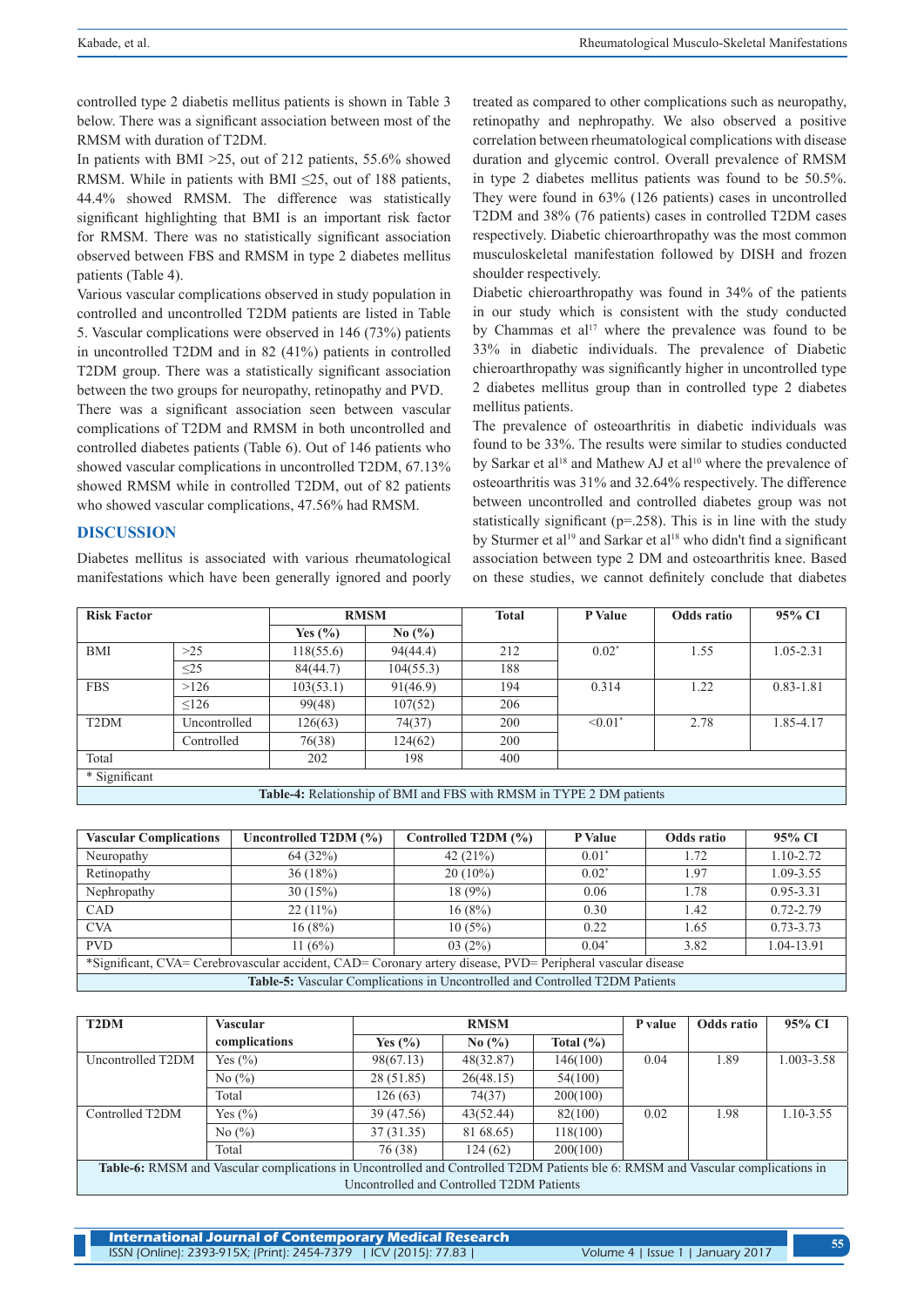is an independent risk factor for osteoarthritis since many potential confounders may interfere with the results such as age and level of activity. The reason for lower prevalence in type 2 diabetics may be attributed to the fact that diabetics may be less ambulatory than non-diabetics due to associated morbidity.

DISH was found in 26% of the cases in our study which is consistent with the study by  $Holt^{20}$  who reported a 25% prevalence of DISH, especially of the spine, and pelvic ligaments among patients with type 2 DM. Sarkar et al<sup>18</sup> and Mathew et al10 reported a prevalence of 28% and 14.52% respectively for DISH. The difference in uncontrolled and controlled diabetes mellitus group was statistically significant.

In the present study the prevalence of frozen shoulder was found to be 23% which is consistent with the study by Ramchurn et al.<sup>6</sup> with a prevalence of 25%. Aydeniz et al<sup>7</sup>, Mathew AJ et al<sup>10</sup> and Sarkar et al<sup>18</sup> found the prevalence of frozen shoulder as 15%, 16.45% and 20 % respectively. The prevalence of frozen shoulder was statistically significantly between uncontrolled and controlled type 2 diabetes mellitus patients.

The prevalence of carpal tunnel syndrome was found to be 17.5%, the difference being statistically significant in uncontrolled and controlled type 2 diabetes mellitus patients. The results were comparable to a study conducted by Chammas et al<sup>17</sup> where the prevalence of carpal tunnel syndrome in type 2 DM patients was found to be 15-25%.

The prevalence of dupuytren's contracture was found to be 12.5% in diabetic individuals. The difference in uncontrolled and controlled diabetes mellitus group was statistically significant. Similar results were found in a study conducted by Aydeniz et al<sup>7</sup> in which the prevalence of dupuytren's contracture was found to be 12.7% Ramchurn et al<sup>6</sup> reported 13% prevalence of Dupuytren's contracture in their study.

In our study, Flexor tenosynovitis had a prevalence of 9% in patients suffering from type 2 diabetes. Studies carried out by Sarkar et al<sup>18</sup> and Mathew et al<sup>10</sup> showed the prevalence of flexor tenosynovitis to be 5 and 4.4% respectively whereas the study carried out by Chammas et  $al^{17}$  showed the prevalence to be 20%. The respective prevalence in uncontrolled and controlled type 2 diabetes mellitus patients was 7% vs. 3% which was not statistically significant.

Prevalence of neuropathic joints was also found to be 4.5%. Sarkar et al<sup>18</sup> reported a prevalence of neuroarthropathy of knee and foot as 3.1%.The difference could be attributed to the difference in the occupation as well as weight of the patients as obesity is regarded as a major factor in the pathogenesis of Charcot's joint. The difference in uncontrolled and controlled diabetes mellitus group was statistically significant.

Thus, there was a statistically significant increased prevalence of most of the rheumatological complications between patients of uncontrolled and controlled type 2 diabetes mellitus with the exception of osteoarthritis and flexor tenosynovitis.

Also there was a significant association seen between vascular complications of T2DM and RMSM in both uncontrolled and controlled type 2 diabetes patients. Study by Gurinder Mohan et  $a^{21}$  noted significant association between certain manifestations and chronic microangiopathic conditions like retinopathy and nephropathy. Diabetic cheiroarthropathy and dupuytren's contracture were found to have a statistically significant relationship with retinopathy and nephropathy.<sup>21</sup>

#### **CONCLUSION**

In our study proportionately higher prevalence of rheumatological complications was observed in uncontrolled type 2 diabetes mellitus patients than among patients with good glycemic control. We recommend thorough evaluation for rheumatological complication along with micro and macrovascular complications, as they are often missed or clinically overlooked, especially among those with poorly controlled diabetes and those with vascular complications. This study also highlights the importance of various other risk factors for RMSM such as duration of diabetes and obesity (BMI). Early detection, diagnosis, good glycemic control and treatment may reduce the morbidity associated with RMSM and thereby helps in improving the quality of life in patients with Type 2 Diabetes mellitus.

## **ACKNOWLEDGEMENTS**

The authors would like to thank Dr. Mahesh DK (Asst. Professor of Community Medicine, KIMS, Hubli) and Dr. Sindhu MD in Community Medicine for their valuable help in statistical analysis of this study.

#### **REFRENCES**

- 1. Global report on diabetes. World Health Organization 2016:6-7. Available from: http://apps.who.int/iris/ bitstream/10665/204871/1/9789241565257\_eng.pdf.
- 2. Egede LE. Diabetes, major depression, and functional disability among U.S. adults. Diabetes Care. 2004;27:421- 28.
- 3. Stahl S, Kanter Y, Karnielli E. Outcome of trigger finger treatment in diabetes. J Diabetes Complications. 1997; 11:287-90.
- 4. Bridgman JF. Periarthritis of the shoulder and diabetes mellitus. Ann Rheum Dis. 1972;31:69-71.
- 5. Ardic F, Soyupek F, Kahraman Y, Yorgancioglu R. The musculoskeletal involvement seen in type 2 diabetes. Clin Rheumatol. 2003;22:229-33.
- 6. Ramchurn N, Mashamba C, Leitch E, Arutchelvam V, Narayanan K, Weaver J, Hamilton J, Heycock C, Saravanan V, Kelly C. Upper limb musculoskeletal abnormalities and poor metabolic control in diabetes. Eur J Intern Med. 2009; 20:718-21.
- 7. Aydeniz A, Gursoy S, Guney E. Which musculoskeletal manifestation is most seen in type 2 diabetics? J Int Med Res. 2008;36:505-11.
- 8. Crispin J, Alcocer-Varela J. Rheumatologic manifestations of diabetes mellitus. Am J Med. 2003;114:753-57.
- 9. Kuzuya T, Nakagawa S, Satoh J, Kanazawa Y, Iwamoto Y, Kobayashi M, et al. Committee of the Japan Diabetes Society on the diagnostic criteria of diabetes mellitus. Report of the Committee on the classification and diagnostic criteria of diabetes mellitus. Diabetes Res Clin Pract. 2002;55:65-85.
- 10. Mathew AJ, Nair JB, Pillai SS. Rheumatic musculoskeletal manifestations in type 2 diabetes mellitus patients in South India. Int J Rheum Dis. 2011;14:55–60.
- 11. Monnier VM, Bautista O, Kenny D, Sell DR, Fogarty J, Dahms W, et al. Skin collagen glycation, glycoxidation, and crosslinking are lower in subjects with longterm intensive versus conventional therapy of type 1 diabetes. Diabetes. 1999;48:870-80.
- 12. American Diabetes Association, Position statement,